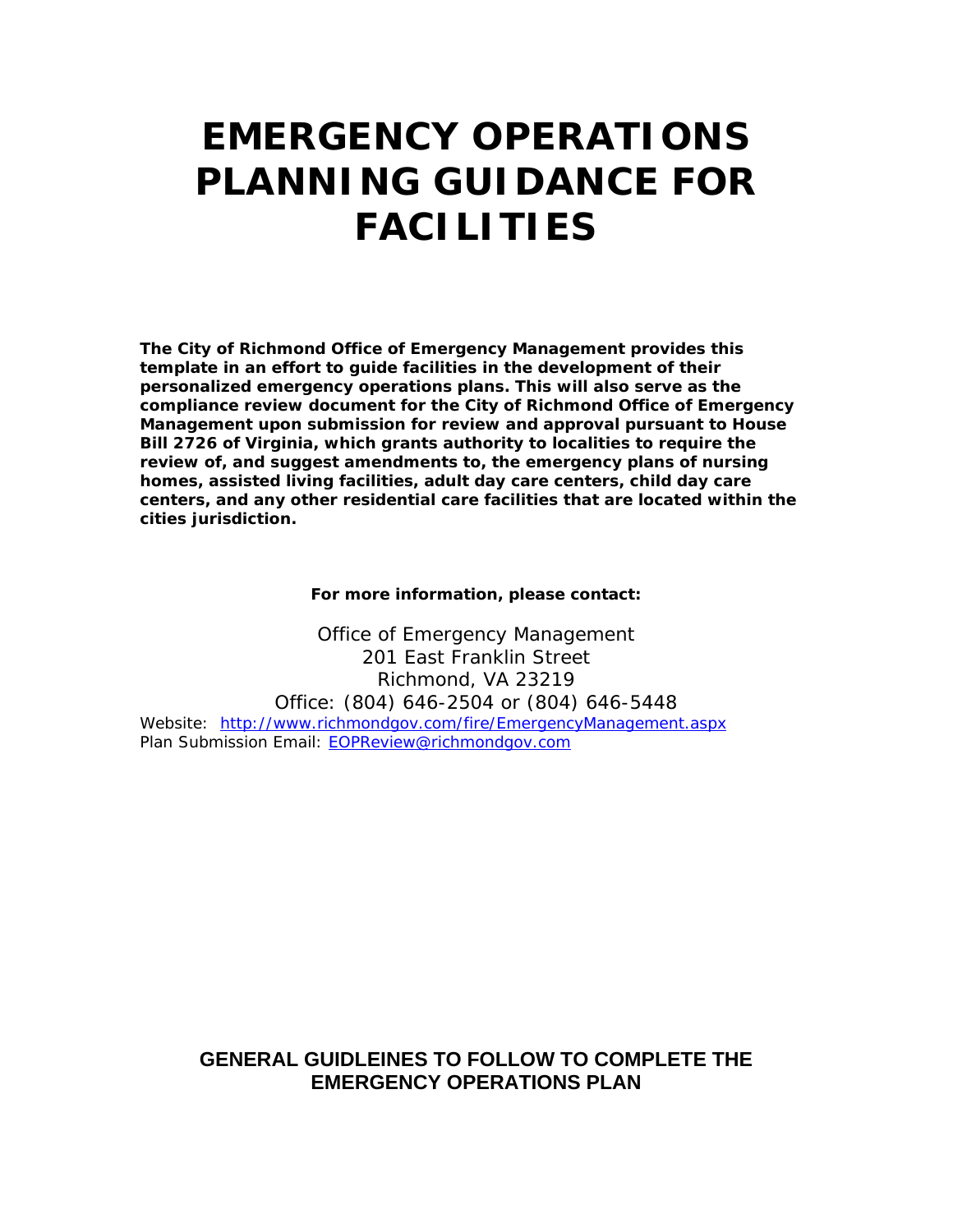- 1.Complete, the Model Facility Emergency Operations Plan Template. Follow this Model Plan, adapting it to your center's situation and needs.Make sure that all of your employees are trained in the provisions of this plan so that they can act in an emergency. Make sure guardians are aware of the provisions set forth in the plan.
- 2. Submit the completed plan electronically to **EOPReview@richmondgov.com** and a hard copy to the Office of Emergency Management, 201 East Franklin Street Richmond VA 23219. Submit plan changes and revisions to the Office of Emergency Management (OEM) annually for regular updates or as they are made for significant changes (emergency contacts).
- 3. OEM may send a copy of the emergency operations plan to the appropriate responding agencies (Police, Fire, etc.). The Local Fire Marshal's Office may review specifics of the plan as it relates to the Life Safety Code and other fire laws.
- 4. The plan should be written with the following guidelines: No Hand Written Information, Times New Roman 12pt Font for the main text, headings can bolded or underlined, also include page numbers.
- 5. If the plan is to be submitted, e-mail with 'read receipt requested' or certified mail with return-receipt requested is recommended in order to document proof of submission.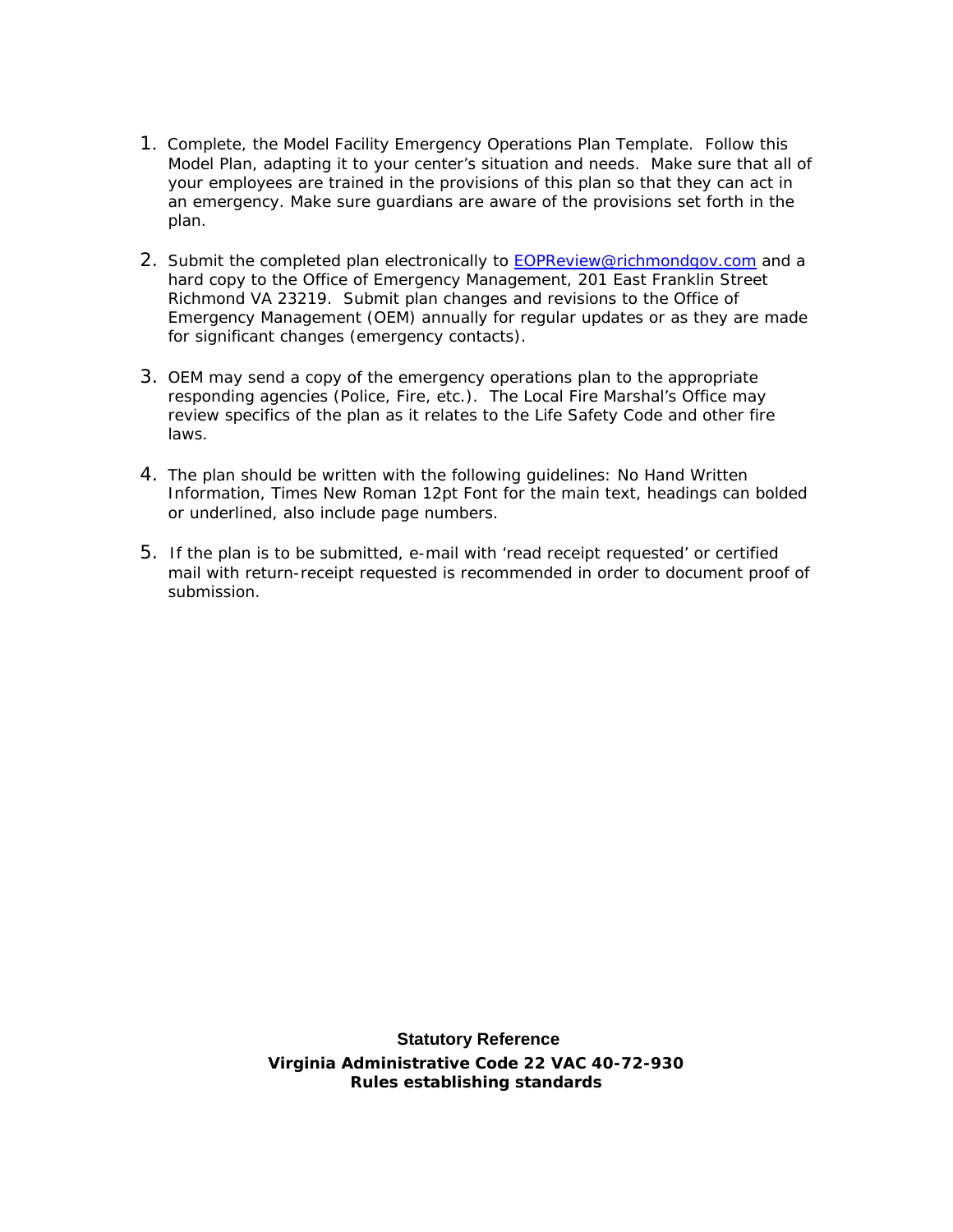22VAC40-72-930. Emergency preparedness and response plan.

- A. The facility shall develop a written emergency preparedness and response plan that shall address:
	- 1. Documentation of contact with the local emergency coordinator to determine local disaster risks and communitywide plans to address different disasters and emergency situations.
	- 2. Analysis of the facility's potential hazards, including severe weather, fire, loss of utilities, flooding, work place violence or terrorism, severe injuries, or other emergencies that would disrupt the normal course of service delivery.
	- 3. Written emergency management policies outlining specific responsibilities for provision of:
		- a. Administrative direction and management of response activities;
		- b. Coordination of logistics during the emergency;
		- c. Communications;
		- d. Life safety of residents, staff, volunteers, and visitors;
		- e. Property protection;
		- f. Continued provision of services to residents;
		- g. Community resource accessibility; and
		- h. Recovery and restoration.
	- 4. Written emergency response procedures for assessing the situation; protecting residents, staff, volunteers, visitors, equipment, medications, and vital records; and restoring services. Emergency procedures shall address:
		- a. Alerting emergency personnel and facility staff;
		- b. Warning and notification of residents, including sounding of alarms when appropriate;
		- c. Providing emergency access to secure areas and opening locked doors;
		- d. Conducting evacuations or sheltering in place, as appropriate, and accounting for all residents;
		- e. Locating and shutting off utilities when necessary;
		- f. Operating the emergency generator, and if available on-site, testing it periodically;
		- g. Communicating with staff and community emergency responders during the emergency; and
		- h. Conducting relocations to emergency shelters or alternative sites when necessary and accounting for all residents.
	- 5. Supporting documents that would be needed in an emergency, including emergency call lists, building and site maps necessary to shut off utilities, memoranda of understanding with relocation sites, and list of major resources such as suppliers of emergency equipment.
- B. Staff and volunteers shall be knowledgeable in and prepared to implement the emergency preparedness plan in the event of an emergency.
- C. The facility shall develop and implement an orientation and quarterly review on the emergency preparedness and response plan for all staff, residents, and volunteers. The orientation and review shall cover responsibilities for:
	- 1. Alerting emergency personnel and sounding alarms;
	- 2. Implementing evacuation, shelter in place, and relocation procedures;
	- 3. Using, maintaining, and operating emergency equipment;
	- 4. Accessing emergency medical information, equipment, and medications for residents;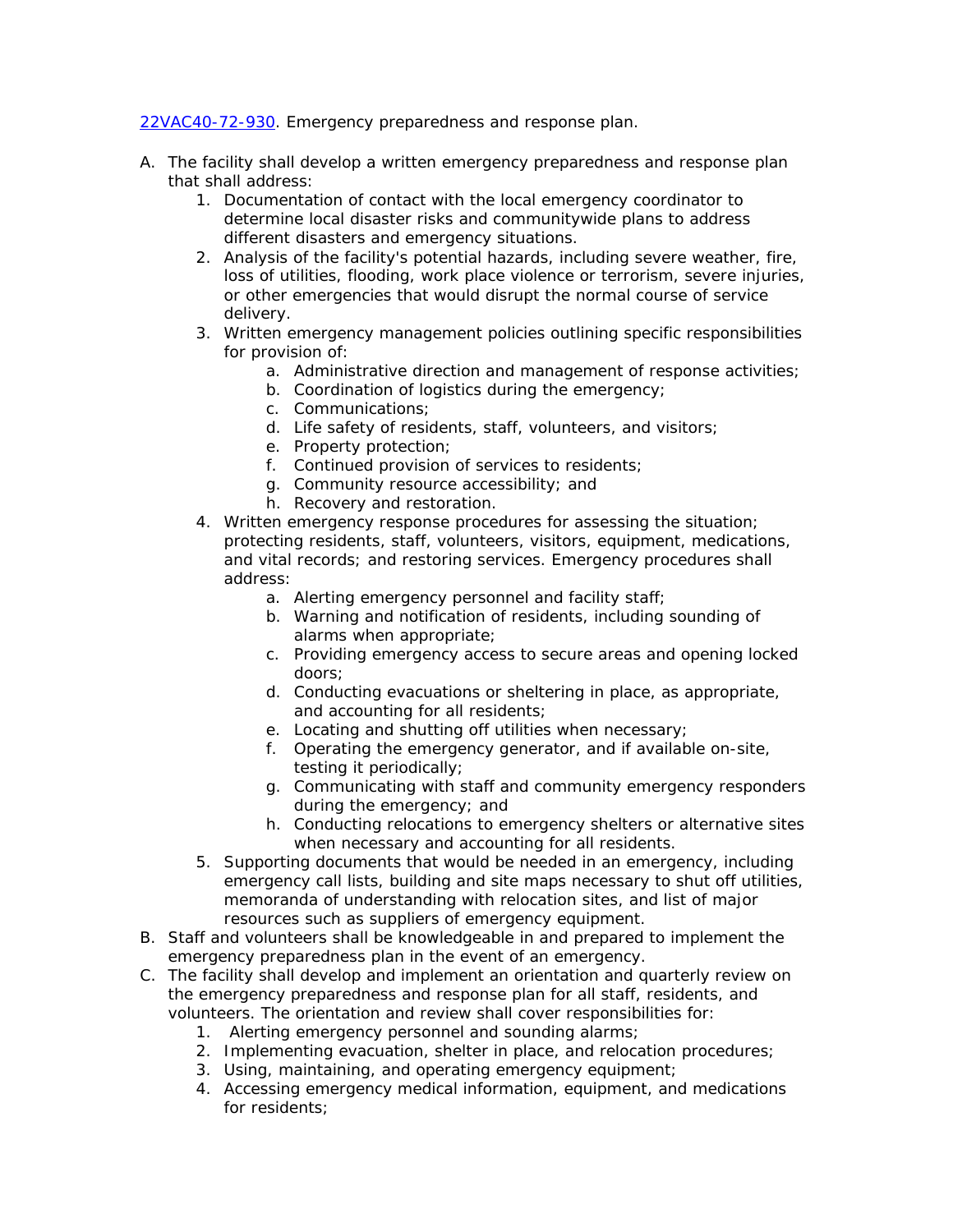- 5. Locating and shutting off utilities; and
- 6. Utilizing community support services.
- D. The facility shall review the emergency preparedness plan annually or more often as needed and make necessary revisions. Such revisions shall be communicated to staff, residents, and volunteers and incorporated into the orientation and quarterly review for staff, residents, and volunteers.
- E. In the event of a disaster, fire, emergency or any other condition that may jeopardize the health, safety and welfare of residents, the facility shall take appropriate action to protect the health, safety and welfare of the residents and take appropriate actions to remedy the conditions as soon as possible.
- F. After the disaster/emergency is stabilized, the facility shall:
	- 1. Notify family members and legal representatives; and
	- 2. Report the disaster/emergency to the licensing office by the next working day as specified in 22VAC40-72-100.

Statutory Authority § §63.2-217 and 63.2-1732 of the Code of Virginia.

Historical Notes Derived from Virginia Register Volume 23, Issue 6, eff. December 28, 2006.

## **Emergency Preparedness Licensure Requirements, as per the Virginia Administrative Code (VAC):**

¾ Nursing Homes: 12 VAC 5-371-190

http://www.vdh.state.va.us/OLC/Laws/documents/nursingHomes/nursing%20facility %20regs.pdf (Page 19)

¾ Assisted Living Facilities: 22 VAC 40-71-570 through 22 VAC 40-71-590 http://leg1.state.va.us/000/reg/TOC22040.HTM#C0071 (Chapter 71)

¾ Residential Care Facilities: 12 VAC 35-105-530 http://www.dmhmrsas.virginia.gov/documents/OL-RulesandRegulations.pdf (Page 20)

#### **EMERGENCY MANAGEMENT PLANNING GUIDANCE FOR FACILITIES**

The following minimum criteria are to be used for creating your Emergency Operations Plan (EOP) for all Residential Health Care Facilities, including, but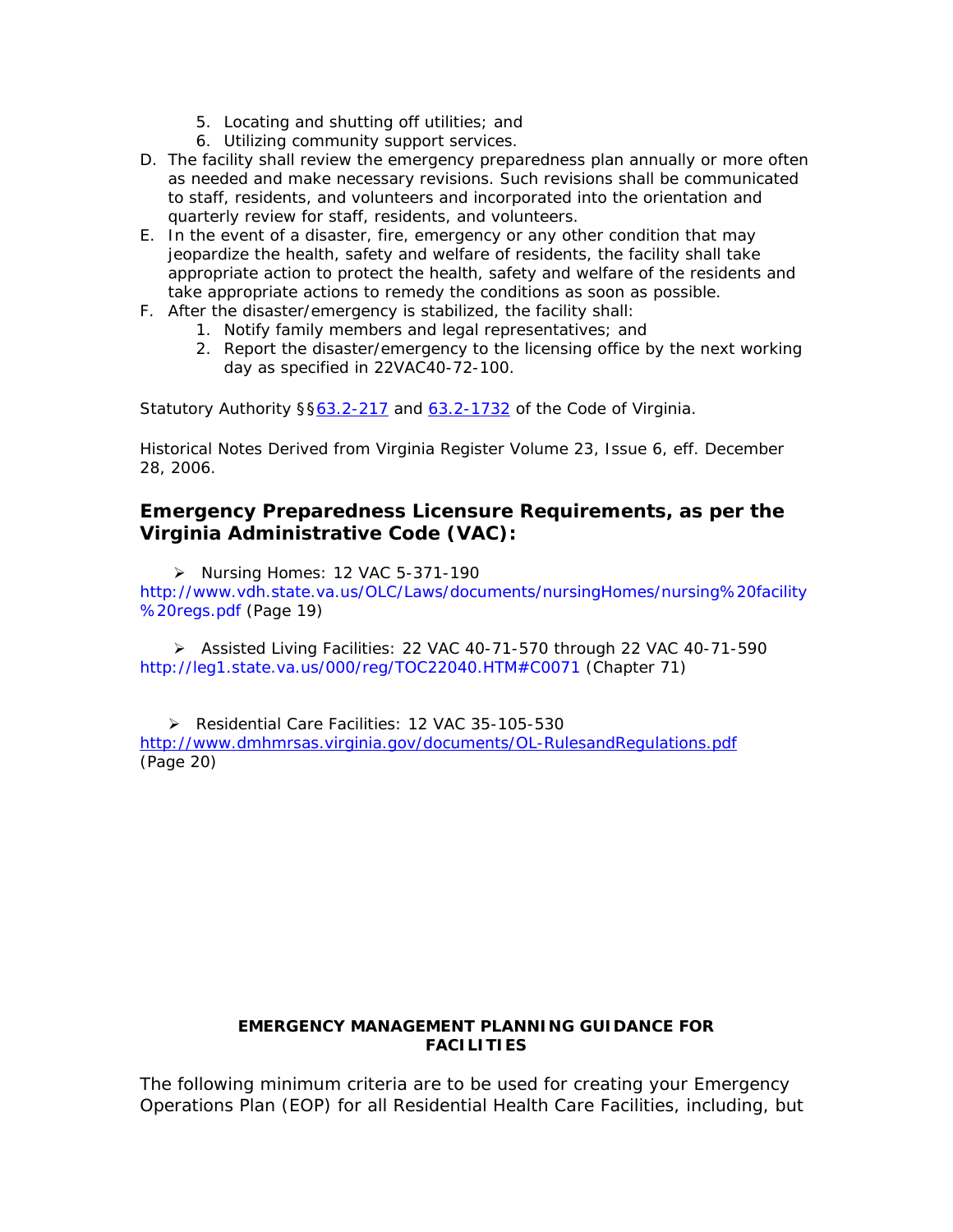not limited to Child Day Care (CDC), Adult Day Care (ADC), Assisted Living Facilities (ALFs), Nursing Homes, Group Homes, Hospitals, Colleges/Universities and other Residential Providers. The criteria will serve as the recommended plan format for the EOP. The City of Richmond Office of Emergency Management is available to review the documents submitted in this template; however, OEM does not serve as a ratifying or approval agency for the plans. The purpose of the template is to assist providers in the development of their plans to be in compliance with regulations stated in 22VAC40-72-930. These minimum criteria satisfy the basic emergency management plan requirements of 22VAC40-72-930.

These criteria are not intended to limit or exclude additional information that facilities may decide to include in their plans in order to satisfy other requirements, or to address other arrangements that have been made for emergency preparedness. Any additional information that is included in the plan will be subject to review by the City of Richmond Office of Emergency Management personnel, and they may provide feedback accordingly.

If the plan is to be submitted, e-mail with 'read receipt requested' or certified mail with return-receipt requested is recommended in order to document proof of submission.

#### **Disclaimer**

All facilities and individuals involved in emergency operations should understand that events may take place which would make it improper and inadvisable to proceed in a manner that would jeopardize lives and property simply to implement this plan or a specific emergency operations guide. Facilities and individuals having responsibilities established in this plan must have the freedom to augment its provisions in order to deal with an emergency or disaster event using resources that are available and actions that are possible within the limits dictated by the situation. The City of Richmond assumes no liability as to the execution of reviewed emergency operations plans.

### **EMERGENCY MANAGEMENT PLANNING CRITERIA FOR FACILITIES**

Use this form as a cross-reference to your plan, by listing the page number and paragraph where the criteria are located in the plan on the line to the left of each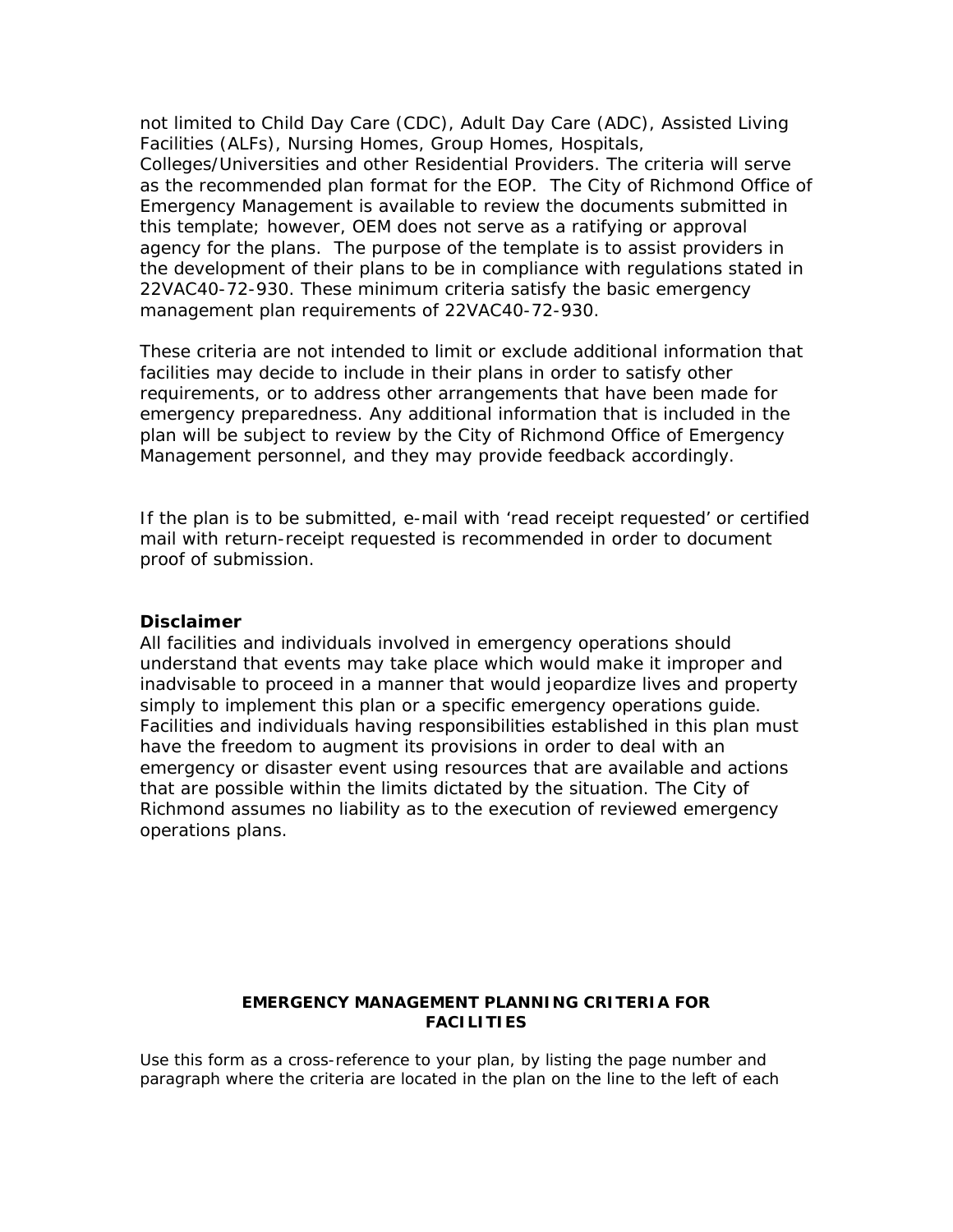item. This will ensure accurate review of your facility's plan when you submit it for review by City of Richmond Office of Emergency Management personnel.

### **I. INTRODUCTION**

| A. Provide basic information concerning the facility to include:                                                                                                                                                                                                                               |  |  |  |  |  |
|------------------------------------------------------------------------------------------------------------------------------------------------------------------------------------------------------------------------------------------------------------------------------------------------|--|--|--|--|--|
| 1. Name of facility, address, telephone number, emergency<br>contact telephone number and pager number if available,<br>and fax number, type of facility and license.                                                                                                                          |  |  |  |  |  |
| 2. Owner of facility, address, telephone.                                                                                                                                                                                                                                                      |  |  |  |  |  |
| 3. Year facility was built, type of construction and date of<br>any subsequent construction. (If you are unsure of the<br>specific date you can list an approximate, Example Built in<br>the 1950's)                                                                                           |  |  |  |  |  |
| 4. Name of Administrator, address, work/home telephone<br>number of his/her alternate.                                                                                                                                                                                                         |  |  |  |  |  |
| 5. Name, address, work and home telephone number of<br>person implementing the provisions of this plan, if different<br>from the Administrator.                                                                                                                                                |  |  |  |  |  |
| 6. Name and work and home telephone number of person(s)<br>who develop this plan.                                                                                                                                                                                                              |  |  |  |  |  |
| 7. Provide an organizational chart, including phone numbers,<br>with key management positions identified.                                                                                                                                                                                      |  |  |  |  |  |
| B. Provide an introduction to the Plan that describes its purpose,<br>time of implementation, and the desired outcome that will be<br>achieved through the planning process. Also provide any other<br>information concerning the facility that has bearing on<br>implementation of this plan. |  |  |  |  |  |
| <b>II. AUTHORITIES AND REFERENCES</b>                                                                                                                                                                                                                                                          |  |  |  |  |  |
| A. Identify the legal basis for plan development and implementation<br>to include statutes, rules and local ordinances, etc. (Located on<br>this template)                                                                                                                                     |  |  |  |  |  |
| B. Identify reference material used in the development the Plan.                                                                                                                                                                                                                               |  |  |  |  |  |
| C. Identify the hierarchy of authority in place during emergencies.<br>Provide an organizational chart.                                                                                                                                                                                        |  |  |  |  |  |
| <b>III. HAZARD ANALYSIS</b>                                                                                                                                                                                                                                                                    |  |  |  |  |  |
| the netential horsende that the feelth, is unlused                                                                                                                                                                                                                                             |  |  |  |  |  |

\_\_\_\_\_\_\_A. Describe the potential hazards that the facility is vulnerable to such as tornadoes, flooding, fires, hazardous materials from fixed facilities or transportation accidents, proximity to a nuclear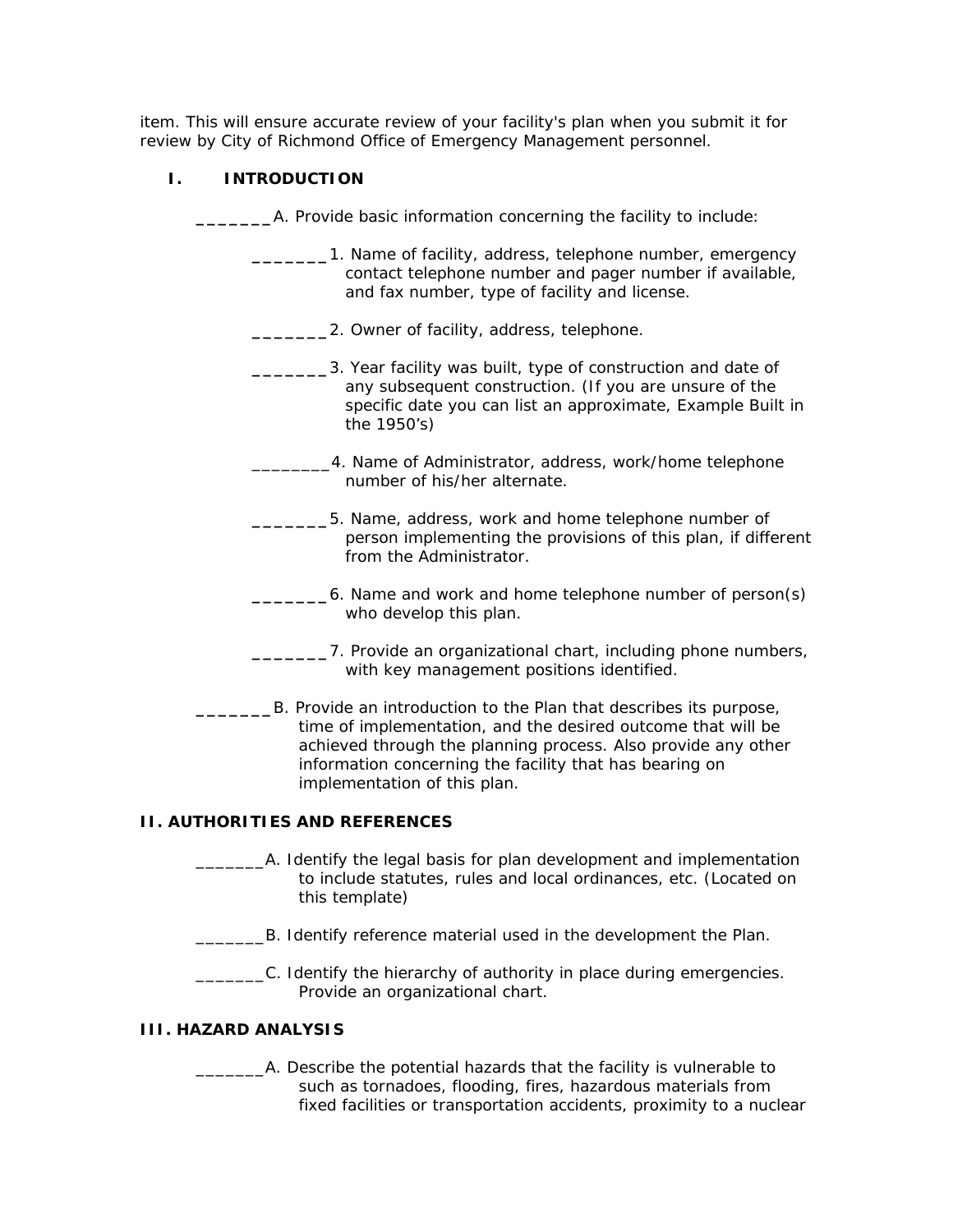| power plant, power outages during severe cold or hot weather,<br>etc. Indicate past history and lessons learned.     |  |  |  |  |
|----------------------------------------------------------------------------------------------------------------------|--|--|--|--|
| B. Provide site-specific information concerning the facility to<br>include:                                          |  |  |  |  |
| 1. Number of facility beds, maximum number of clients on<br>site, average number of clients on site.                 |  |  |  |  |
| 2. Type of clients served by the facility to include but not<br>limited to:<br>a. Clients with special needs.        |  |  |  |  |
| b. Clients requiring special equipment or other special<br>care, such as oxygen or dialysis.                         |  |  |  |  |
| c. Number of clients who are children (under age 18).                                                                |  |  |  |  |
| 3. Identification of which flood zone facility is in as identified<br>on a Flood Insurance Rate Map.                 |  |  |  |  |
| 4. Proximity of facility to a railroad or major transportation<br>artery (per hazardous materials incidents).        |  |  |  |  |
| 5. Identify if facility is located within 10 mile or 50 mile of<br>emergency planning zone of a nuclear power plant. |  |  |  |  |

### **IV. CONCEPT OF OPERATION**

This section of the plan defines the policies, procedures, responsibilities and actions that the facility will take before, during and after any emergency situation. At a minimum the facility plan needs to address direction and control, notification, evacuation and sheltering.

| A. Direction and Control - Define the management function for   |  |  |  |  |
|-----------------------------------------------------------------|--|--|--|--|
| emergency operations. Direction and control provide a basis for |  |  |  |  |
| decision-making and identifies who has the authority to make    |  |  |  |  |
| decisions for the facility.                                     |  |  |  |  |
|                                                                 |  |  |  |  |

- 1. Identify, by title who is in charge during an emergency, and one alternate, should that person be unable to service in that capacity.
	- \_\_\_\_\_\_\_2. Identify the chain of command to ensure continuous leadership and authority in key positions.
- **\_\_\_\_\_\_3.** State the procedures to ensure timely activation and staffing of the facility in emergency functions.
- **1.1.** 4. State the operational and support roles for all facility staff. (This will be accomplished through the development of Standard Operating Procedures, which should be attached to this Plan).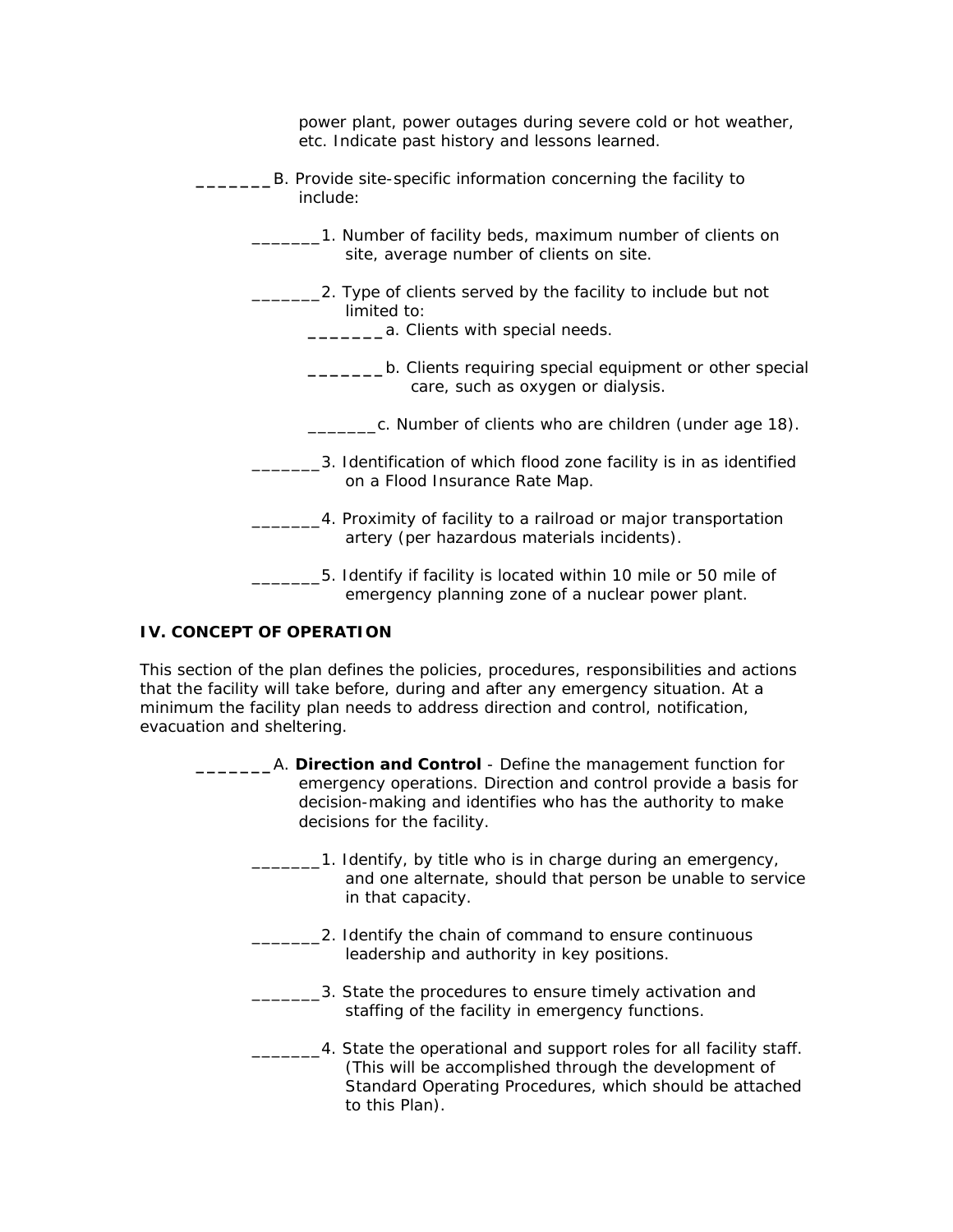| 5. State the procedures to ensure the following needs are<br>supplied:                                                                                                                                                                                                                                                                                                                                             |  |  |  |  |  |  |
|--------------------------------------------------------------------------------------------------------------------------------------------------------------------------------------------------------------------------------------------------------------------------------------------------------------------------------------------------------------------------------------------------------------------|--|--|--|--|--|--|
| a. Emergency power, natural gas or diesel. If natural<br>gas, identify alternate means should loss of power<br>occur which would effect the natural gas system.<br>What is the capacity of emergency fuel system?                                                                                                                                                                                                  |  |  |  |  |  |  |
| b. Transportation (may be covered in the evacuation<br>section).                                                                                                                                                                                                                                                                                                                                                   |  |  |  |  |  |  |
| B. Notification - Procedures must be in place for the facility to<br>receive timely information on impending threats and the alerting<br>of facility decision makers, staff and clients of potential<br>emergency conditions.                                                                                                                                                                                      |  |  |  |  |  |  |
| 1. Define how the facility will receive warnings.                                                                                                                                                                                                                                                                                                                                                                  |  |  |  |  |  |  |
| 2. Define how key staff will be alerted.                                                                                                                                                                                                                                                                                                                                                                           |  |  |  |  |  |  |
| 3. Define the procedures and policy for reporting to work for<br>key workers.                                                                                                                                                                                                                                                                                                                                      |  |  |  |  |  |  |
| 4. Define how clients will be alerted and the precautionary<br>measures that will be taken.                                                                                                                                                                                                                                                                                                                        |  |  |  |  |  |  |
| 5. Identify alternative means of notification should the<br>primary system fail.                                                                                                                                                                                                                                                                                                                                   |  |  |  |  |  |  |
| 6. Identify procedures for notifying those facilities to which<br>facility clients will be evacuated.                                                                                                                                                                                                                                                                                                              |  |  |  |  |  |  |
| 7. Identify procedures for notifying families of clients that<br>facility is being evacuated or closed.                                                                                                                                                                                                                                                                                                            |  |  |  |  |  |  |
| C. Evacuation - Describe polices, roles, responsibilities, and<br>procedures for the evacuation of clients from the facility.                                                                                                                                                                                                                                                                                      |  |  |  |  |  |  |
| 1. Identify the individual responsible for implementing facility<br>evacuation procedures.                                                                                                                                                                                                                                                                                                                         |  |  |  |  |  |  |
| 2. Identify transportation arrangements made through mutual<br>aid agreements or understandings that will be used to<br>evacuate clients (copies of the agreements should be<br>attached). (A mutual aid agreement is a document that<br>demonstrates that you have made arrangements with<br>another organization such as another facility or<br>transportation company to assist you in your evacuation<br>plan) |  |  |  |  |  |  |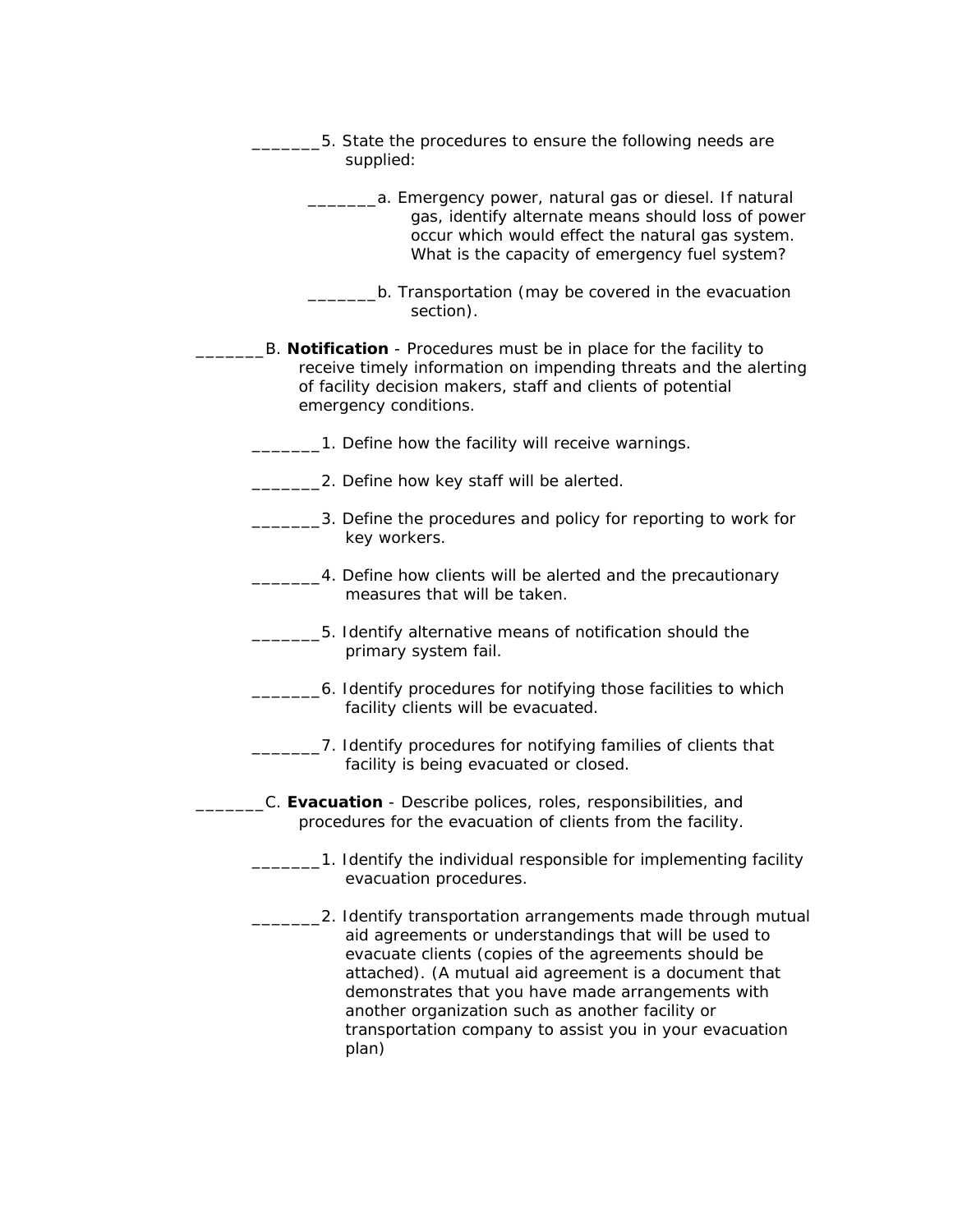\_\_\_\_\_\_\_3. Describe transportation arrangements for logistical support to include moving records, medications, food, water and other necessities. \_4. Identify the pre-determined locations where clients will evacuate. \_\_\_\_\_\_\_5. Provide a copy of the mutual aid agreement that has been entered into with a facility to receive clients (copies should be current, signed each year). \_\_\_\_\_\_\_6. Identify evacuation routes that will be used and secondary routes that would be used should the primary route be impassable. 7. Specify the amount of time it will take to successfully evacuate all clients to the receiving facility. \_8. What are the procedures to ensure facility staff will accompany evacuating clients. \_\_\_\_\_\_\_9. Identify procedures that will be used to keep track of clients once they have been evacuated (to include a log system). 10. Determine what belongings and how much should each client take. \_\_\_\_\_\_\_11. Establish procedures for responding to family inquiries about clients who have been evacuated. **\_\_\_\_12.** Establish procedures for ensuring all clients are accounted for and are out of the facility. \_\_\_\_\_\_\_13. Determine at what point to begin the pre-positioning of necessary medical supplies and provisions. 14. Specify at what point the mutual aid agreements for transportation and the notification of alternate facilities will begin. \_\_\_\_\_\_\_D. **Re-Entry -** Once a facility has been evacuated, procedures need to be in place for allowing clients to re-enter the facility once authorized to do so by the appropriate emergency services agency. **1.** Identify who is the responsible person(s) for authorizing reentry to occur. (Director, Owner, staff, etc.) \_\_\_\_\_\_\_2. Identify procedures for inspection of the facility to ensure it is structurally sound.

#### **V. INFORMATION, TRAINING AND EXERCISES**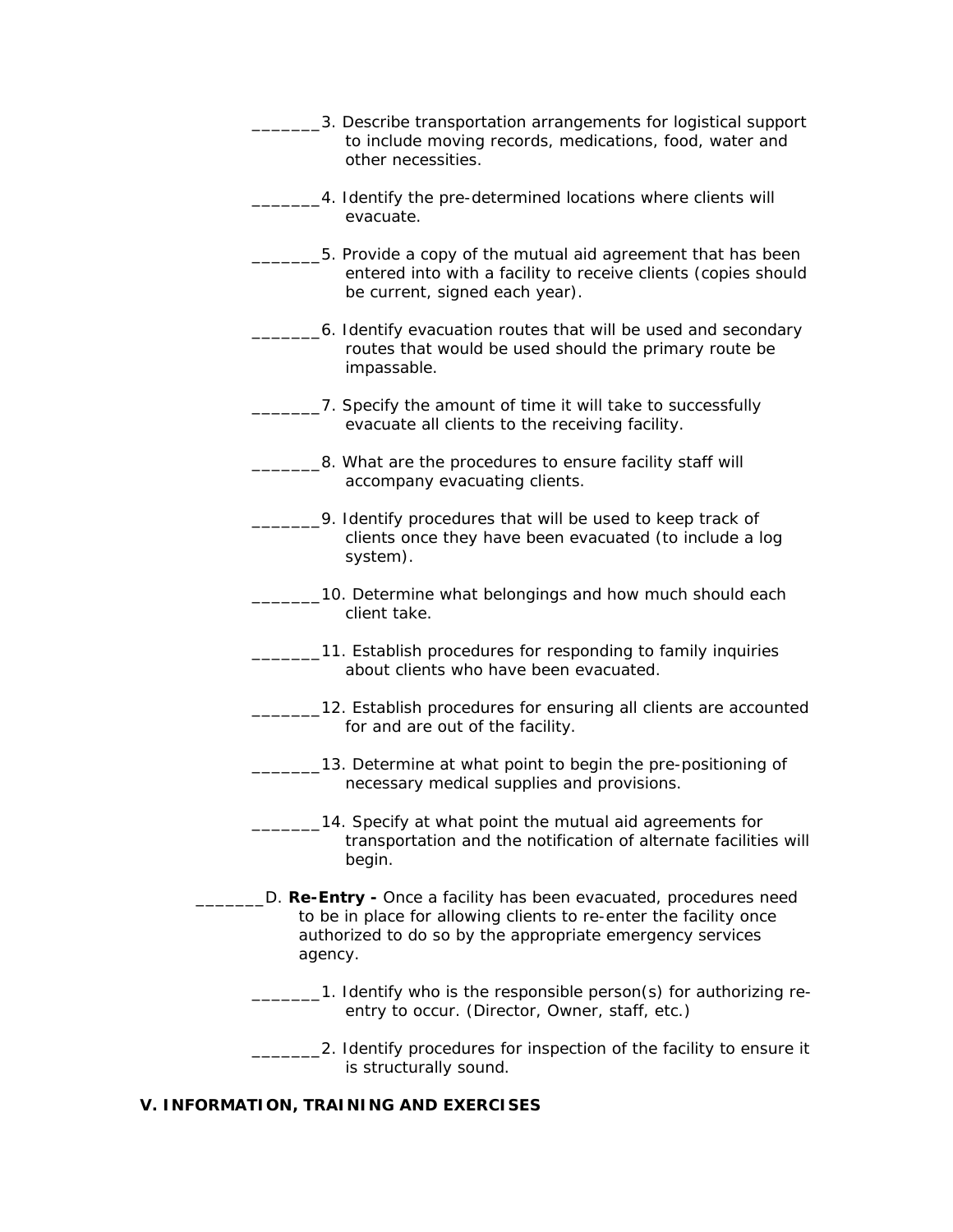This section shall identify the procedures for increasing employee and clients and their families awareness of possible emergency situations and providing training on their emergency roles before, during and after a disaster.

| A. Identify how key workers will be instructed in their emergency<br>roles during non-emergency times.     |  |
|------------------------------------------------------------------------------------------------------------|--|
| B. Identify a training schedule for all employees and identify the<br>provider of the training.            |  |
| C. Identify the provision for training new employees regarding their<br>disaster related role(s).          |  |
| D. Identify a schedule for exercising all or portions of the disaster<br>plan on at least an annual basis. |  |
| E. Establish procedures for correcting deficiencies noted during<br>training exercises.                    |  |

#### **VI. ANNEXES**

The following information needs to be included in a solid plan, yet placement in an annex is optional, if the material is included in the body of the plan.

\_\_\_\_\_\_\_A. Roster of employee and companies with key disaster related roles.

\_\_\_\_\_\_\_1. List the names, addresses, and telephone numbers of all staff with disaster related roles.

- **\_\_\_\_\_\_\_2.** List the name of the company, contact person, telephone number and address of emergency service providers such as transportation, emergency power, fuel, water, police, fire, emergency medical services, etc.
- \_\_\_\_\_\_\_B. Agreements and Understandings
	- \_\_\_\_\_\_\_1. Provide copies of any mutual aid agreement entered into pursuant to the fulfillment of this plan. This is to include reciprocal host facility agreements, transportation agreements, current vendor agreements or any other agreement needed to ensure the operational integrity of this plan.
- **\_\_\_\_\_\_\_**C. Evacuation Route Map
	- **\_\_\_\_\_\_\_**1. A map of the evacuation routes and description of how to get to a receiving facility for drivers.
- **\_\_\_\_\_\_\_**D. Support Material
	- \_\_\_\_\_\_\_1. Any additional material needed to support the information provided in the plan.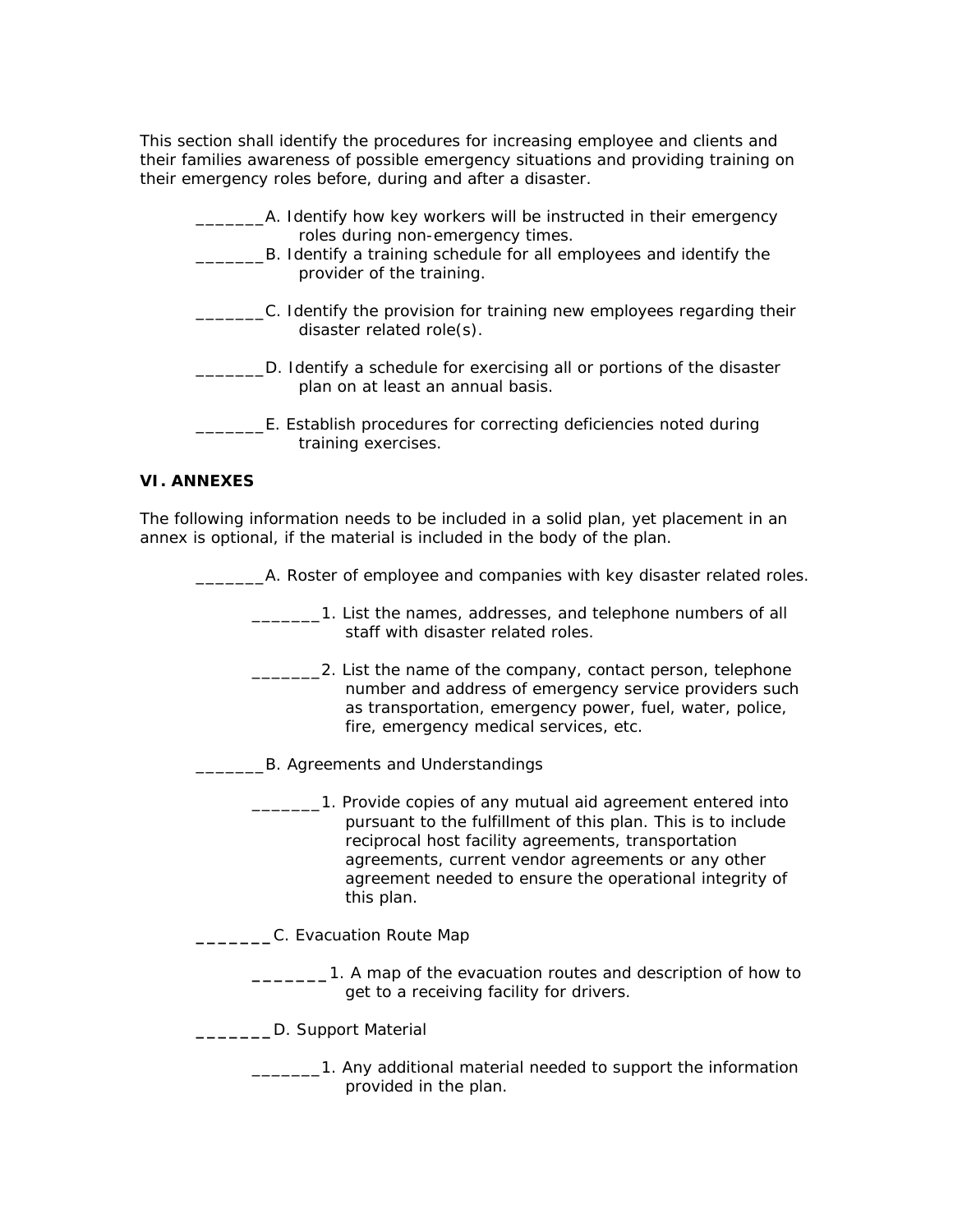**2. Copy of the facility's fire safety plan that is approved by** the City of Richmond, Fire & Emergency Services, Fire Marshal.

### **AUTHENTICATION**

 This Emergency Operations Plan provides the operational procedures that this facility will follow during emergency events. This plan supersedes any previous emergency operations plans promulgated for this purpose.

\_\_\_\_\_\_\_\_\_\_\_\_\_\_\_\_\_\_\_\_\_\_\_\_\_ \_\_\_\_\_\_\_\_\_\_\_\_\_\_\_\_\_\_\_\_\_\_\_\_\_\_

Facility Name The Contract of the Effective Date

Facility Owner/Administrator's Signature

**APPENDIX A-Distribution List** 

**DISTRIBUTION LIST**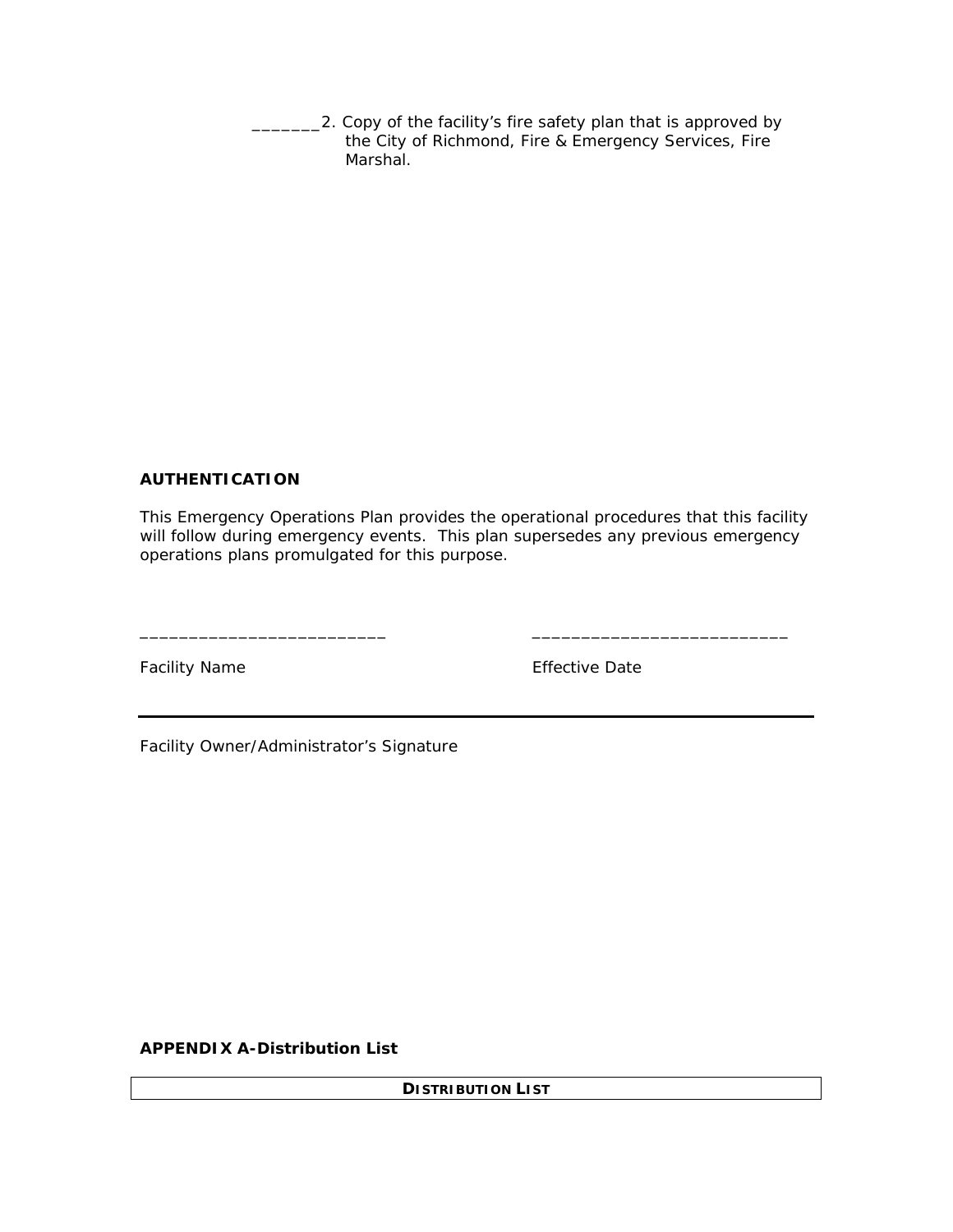| Date | Client/Guardian | Signature/Comments |  |
|------|-----------------|--------------------|--|
|      |                 |                    |  |
|      |                 |                    |  |
|      |                 |                    |  |
|      |                 |                    |  |
|      |                 |                    |  |
|      |                 |                    |  |
|      |                 |                    |  |
|      |                 |                    |  |
|      |                 |                    |  |
|      |                 |                    |  |
|      |                 |                    |  |
|      |                 |                    |  |
|      |                 |                    |  |
|      |                 |                    |  |
|      |                 |                    |  |
|      |                 |                    |  |
|      |                 |                    |  |
|      |                 |                    |  |
|      |                 |                    |  |
|      |                 |                    |  |
|      |                 |                    |  |
|      |                 |                    |  |
|      |                 |                    |  |
|      |                 |                    |  |
|      |                 |                    |  |
|      |                 |                    |  |
|      |                 |                    |  |

### **APPENDIX B-RECORD OF CHANGES**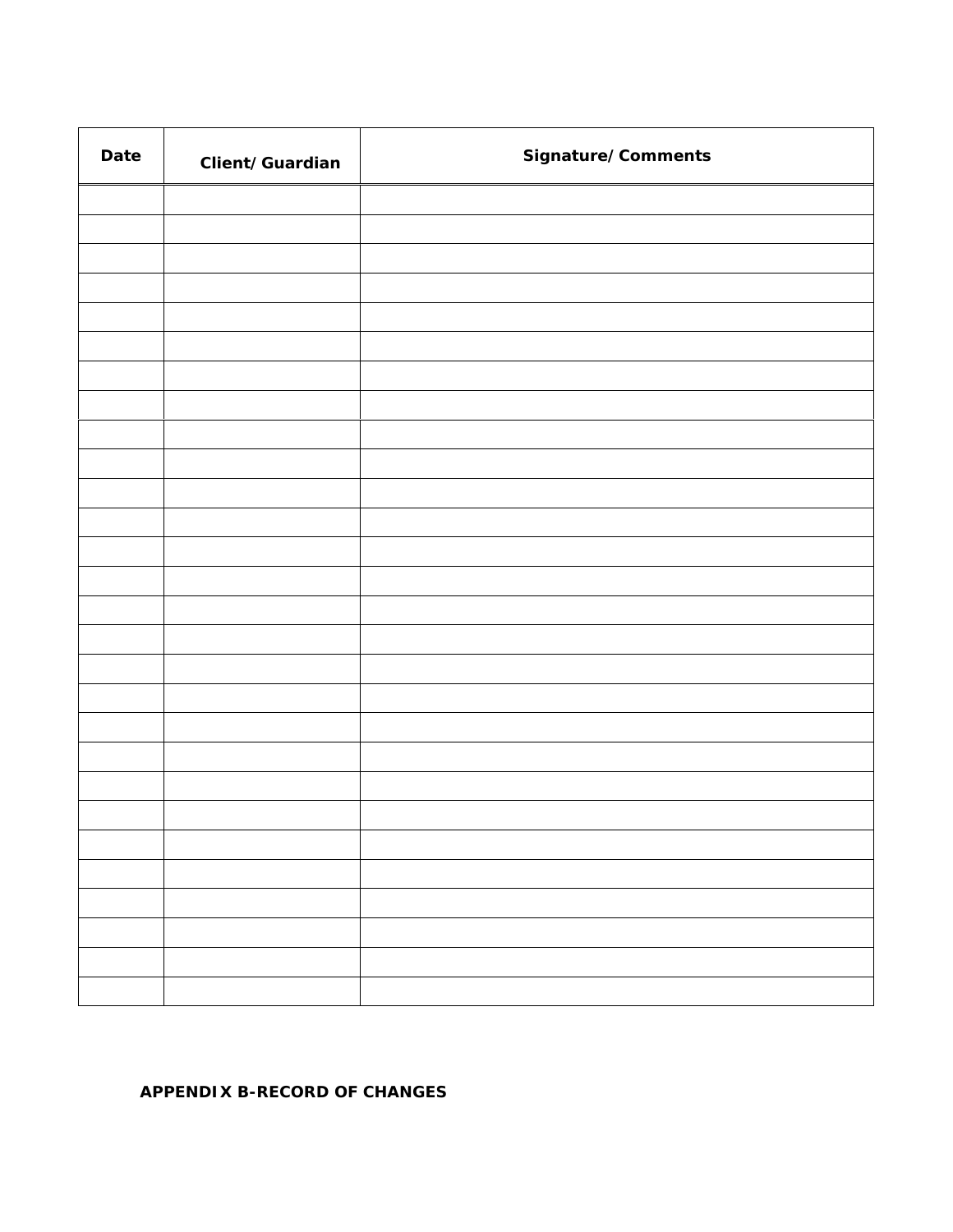| Change $#$ | Date of Change | <b>Change Entered By</b> | <b>Date Entered</b> |
|------------|----------------|--------------------------|---------------------|
|            |                |                          |                     |
|            |                |                          |                     |
|            |                |                          |                     |
|            |                |                          |                     |
|            |                |                          |                     |
|            |                |                          |                     |
|            |                |                          |                     |
|            |                |                          |                     |
|            |                |                          |                     |
|            |                |                          |                     |
|            |                |                          |                     |
|            |                |                          |                     |
|            |                |                          |                     |
|            |                |                          |                     |
|            |                |                          |                     |
|            |                |                          |                     |
|            |                |                          |                     |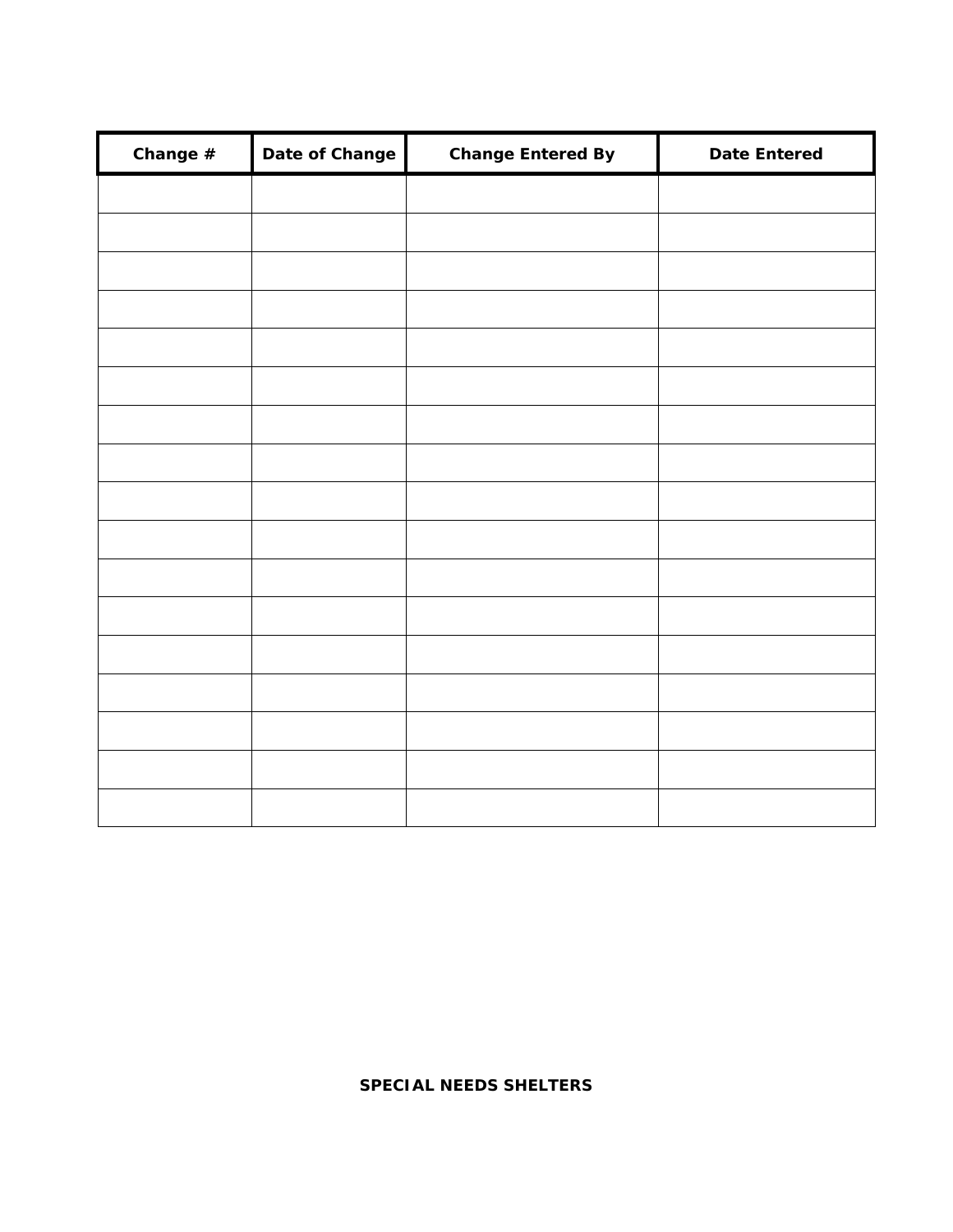*Please note: The special needs shelter should be used as a place of last refuge. The evacuee may not receive the same level of care received in the home and the conditions in a shelter may be stressful.* 

- (1) It is the expectation of the special needs shelter that a caregiver<sup>1</sup> accompany and remain with the consumer throughout the stay.
- (2) The following is a suggested list of what consumers need to bring to the special needs shelter during an evacuation; the consumer should check with the assigned shelter to confirm the necessary items and/or those items which may not be accommodated:
	- Identification and current address
	- A copy of the consumer's plan of care, if applicable
	- Medication listing including directions for the dose, frequency, route, time of day and any special considerations for administration; equipment and supplies list including the phone, beeper and emergency numbers for the consumer's physician, pharmacy and, if applicable, oxygen supplier; necessary medical equipment and supplies; Do Not Resuscitate Order (DNRO), if applicable
	- Bed sheets, blankets, pillow, folding lawn chair, air mattress
	- Prescription and non-prescription medications needed for at least 5 to 7 days; oxygen for 5 to 7 days, if needed and shelter space allows
	- Special diet items, non-perishable food for 5 to 7 days and 1 gallon of water per person per day
	- Glasses, hearing aids and batteries, prosthetics and any other assistive devices
	- Personal hygiene items for 5 to 7 days (including adult diapers, colostomy supplies, etc.)
	- Extra clothing for 5 to 7 days
	- Flashlight and batteries
	- Self-entertainment and recreation items such as books, magazines, quiet games
	- Labeled shoe box or other small closed container to hold the majority of the smaller items listed above to facilitate storage and ease of use

# **Web-based resources:**

1

<sup>&</sup>lt;sup>1</sup> Caregivers may be relatives, household members, guardians, friends, neighbors, employees or volunteers.